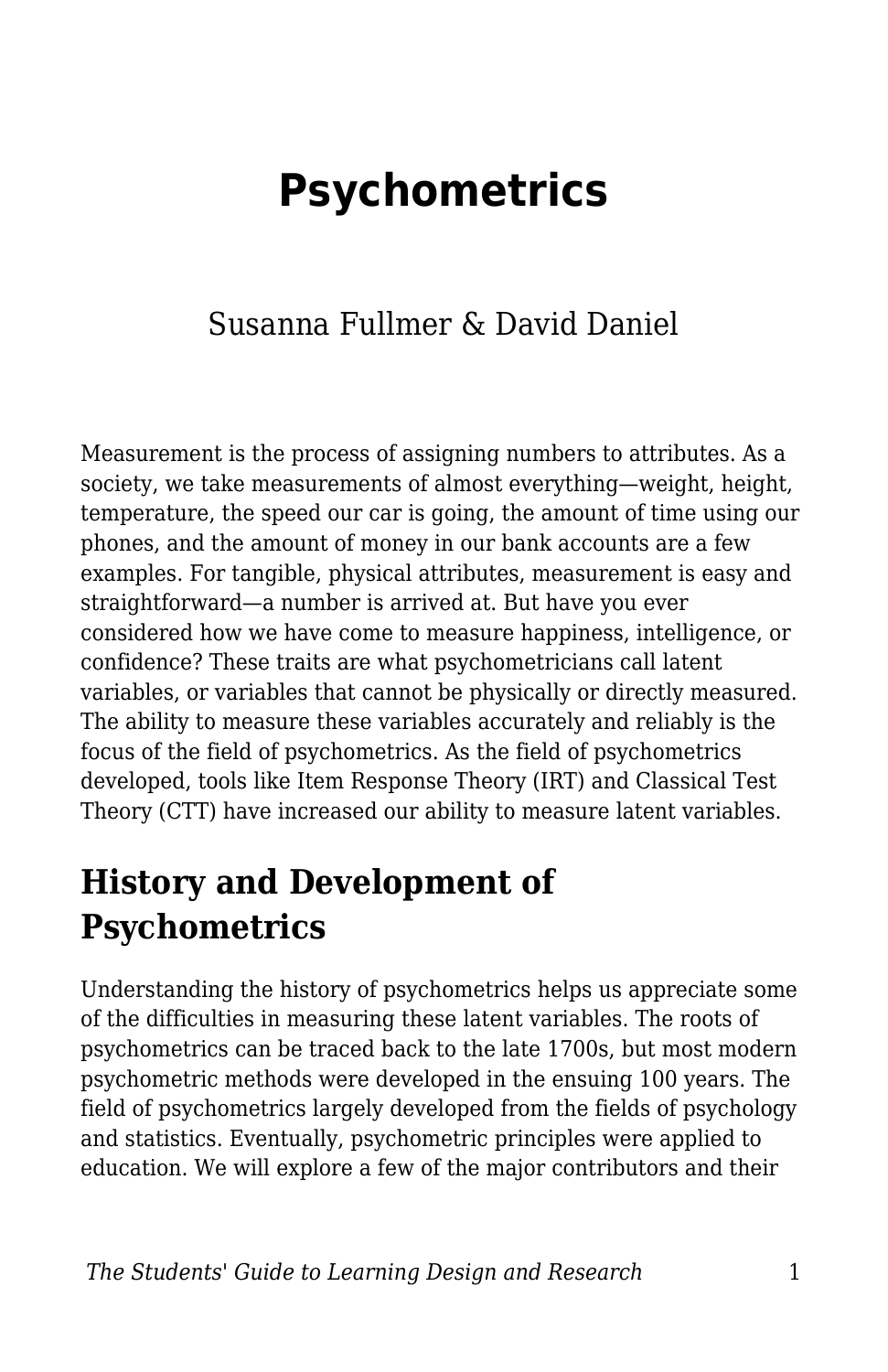contributions to modern-day psychometrics.

Francis Galton is considered the father (sometimes grandfather) of behavioral science (Clausen, 2007). In the late 1800s, Galton was one of the first people to begin measuring and investigating differences in human traits (Jones & Thissen, 2007). He primarily focused on measuring physical traits and took measurements of thousands of individuals' characteristics. Eventually, he attempted to measure latent variables, which he viewed as mental traits. However, his major contributions include bringing statistical analysis to behavioral science. He was the first to use methods such as correlation (how related two variables are) and apply the normal distribution (a common, bell-shaped, symmetrical distribution, which a number of variables follow naturally) to understand the characteristics he measured and their relationships.

In the early 1900s, there was a shift to specifically testing intelligence. Two scientists, Alfred Binet and Theophile Simon began testing cognitive abilities. Their goal was to assign someone a "mental age" based on the results of a test (Jones & Thissen, 2007). Inspired by their work, Charles Spearman wrote the paper "'General Intelligence', Objectively Determined and Measured", which some view as the beginning of modern-day psychometrics. Spearman (1904) took Binet and Simon's research a step further by analyzing cognitive tests and assigning a general intelligence factor, which he designated as "g". Within a few years, Lewis Terman also took Binet and Simon's work and developed what we know today as the intelligence quotient score (IQ; Jones & Thissen, 2007).

Around the 1920s, psychometrics began to look like what we know today. This shift happened largely as Louis Thurstone began applying psychometrics to education. He wrote tests like the Psychological Examination for High School Graduates and College Freshmen. This test assigned two scores, one for linguistic skills and another for quantitative skills. He wrote other tests for many years, allowing him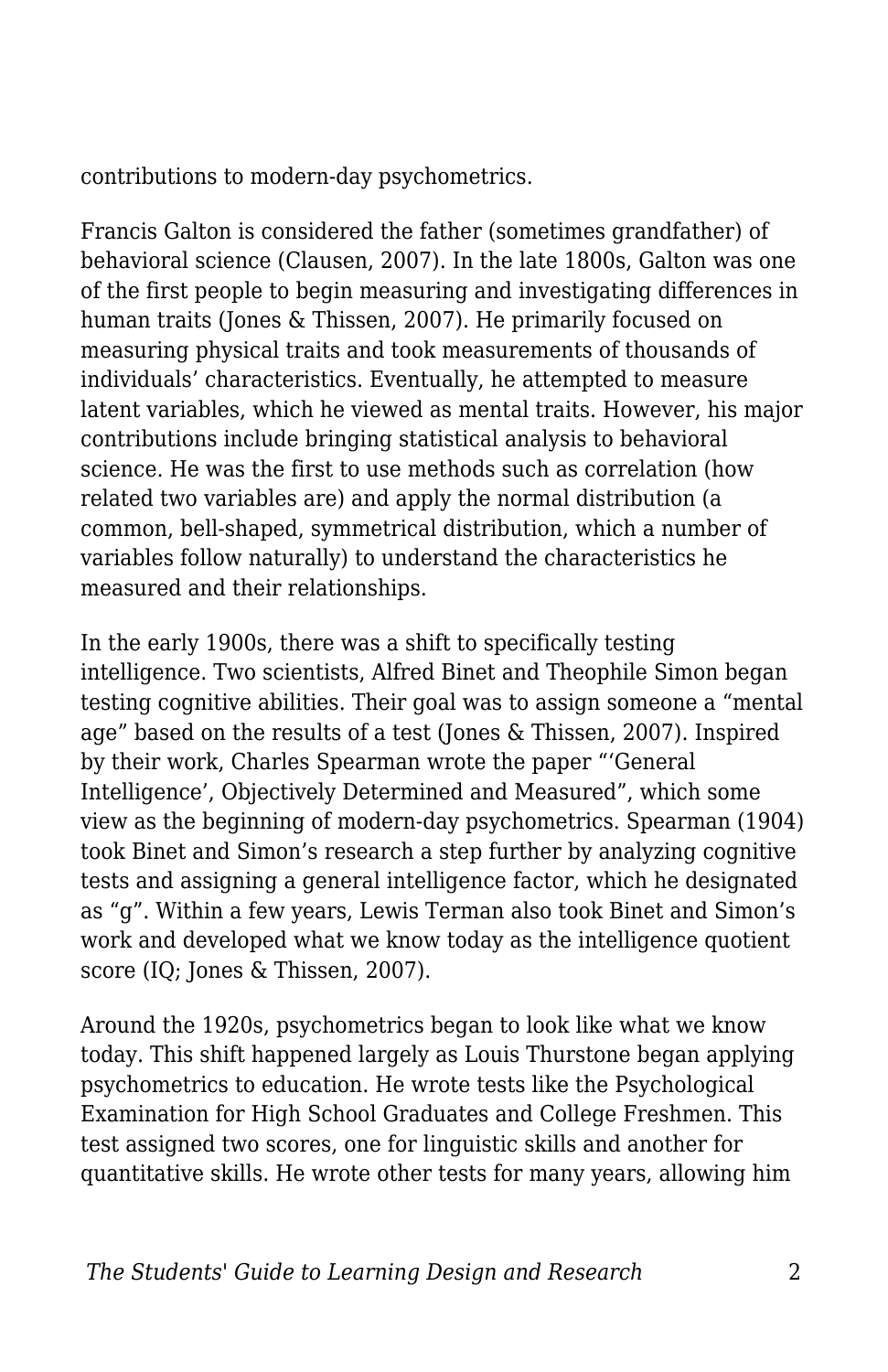opportunities to develop different methods used today in the field of psychometrics. These methods include multiple factor analysis and test theory. He also brought to light the ideas of reliability and validity, emphasizing their importance in psychometric testing (Jones & Thissen, 2007). Although it took time, these methods and theories are the tools that psychometricians use today.

# **The "How" of Psychometrics**

Currently, the two renowned tools of psychometrics are generalized to classical test theory (CTT) and item response theory (IRT). However, the field is more nuanced than that. Other methods are intertwined with CTT and IRT, such as generalizability theory and factor analysis, which we will explore here. However, understanding CTT and IRT first requires an understanding of psychometric fundamentals: building a model, reliability, and validity.

### **Building a Model**

As previously mentioned, psychometrics studies the measurement of latent traits. Measuring the physically immeasurable can be done by assessing multiple related variables, called indicator variables, that can be objectively measured. Depending on the field of study, the composite of indicator variables is referred to as an instrument, model, scale, test, assessment, or questionnaire. Hence, we will use these terms interchangeably. To illustrate creating an instrument, we refer to a fictional instrument for measuring musicality that uses the following indicator variables:

- 1. Do you have perfect pitch? (yes/no)
- 2. Which word best classifies your musical level? (amateur, casual, experienced, professional)
- 3. How many instruments do you play?

We could diagram our model as shown in Figure 1. In the basic format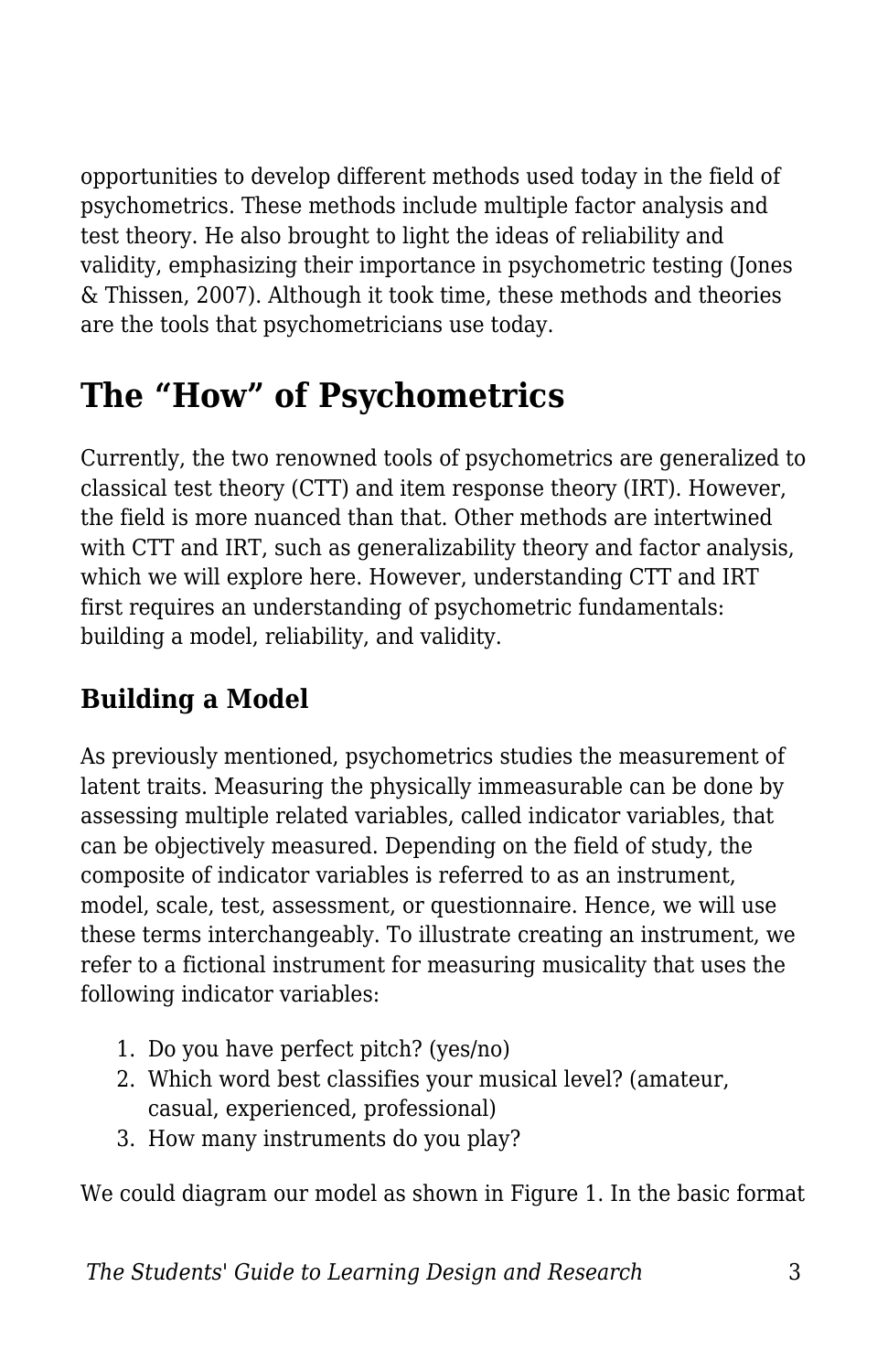for drawing models, referred to as path diagrams, latent traits are always represented by circles, and indicator variables are represented in box shapes (Wang & Wang, 2012). Note that the arrows point from the latent trait to the indicator variables. The theory is that the latent trait is what determines how subjects respond to the indicator variables.

Figure 1

Path Diagram of a Fictional Musicality Instrument



### **Reliability and Validity**

Reliability is a specific term in test theory that means the results are consistent. A respondent taking a reliable test multiple times would result in scores that are similar. Reliability can refer to different aspects, such as "consistency over a period of time, over different forms of the assessment, within the assessment itself, and over different raters" (Miller et al., 2013, p. 110). In this chapter, we focus on the internal consistency aspect, in which case, reliability is measured using correlation. Correlation is the assignment of a value,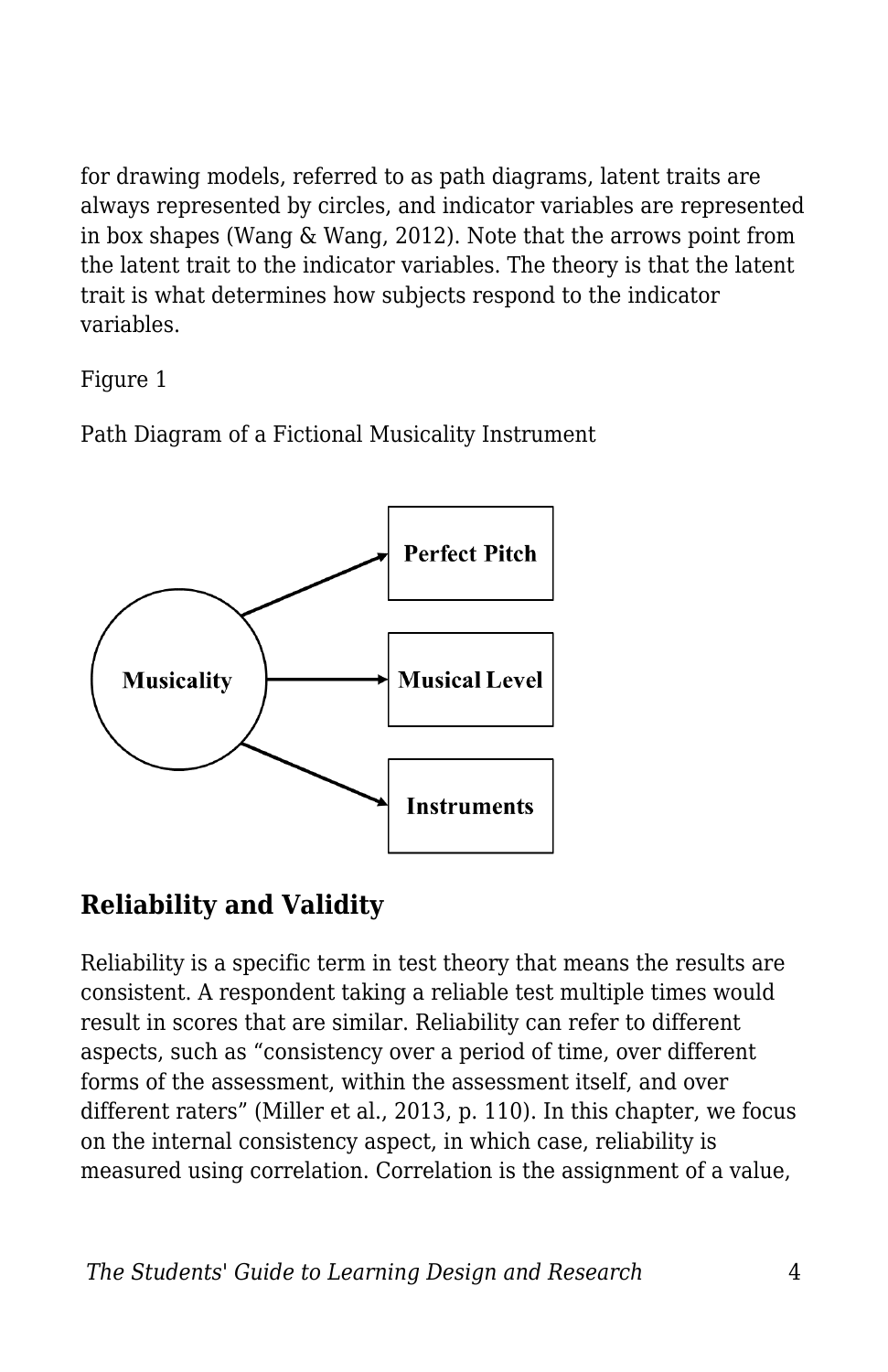called the correlation coefficient, that measures the relationship between two variables.

The ideal calculation for reliability requires correlating two scores from the same respondent under the exact same conditions, including time. Since replicating conditions is implausible, we use estimations instead (Miller et al., 2013). For instance, a commonly-used estimation is Cronbach's alpha coefficient, which comes from splitting the test in half, resulting in two tests taken under the same conditions. The scores of one half are then correlated with the scores of the other half. That process is then repeated for all possible testhalf combinations, and the average of all those correlation coefficients is the Cronbach's alpha coefficient (Wu et al., 2016).

While reliability is vital, it is not sufficient without validity. Validity assesses how adequately the test measures the intended latent trait. Imagine throwing darts. It is not enough for darts to land within centimeters of each other if the darts land far from the target. In psychometrics, darts landing close to each other are akin to reliability, while landing on the target represents validity; both are needed to succeed. Like reliability, validity exists on a spectrum of high and low. Unlike reliability, validity is determined more by evaluative judgments rather than calculated values. According to Miller et al. (2013), validity is evaluated based on the consideration of content, construct, criterion, and consequences.

- Tests include only a sample of all possible indicator variables. Content validity measures the representativeness of that sample. In the musicality instrument from Figure 1, removing the first two questions would decrease content validity. Asking about perfect pitch, musical level, and instruments provides a fuller picture of musicality than just instruments alone.
- Construct validity refers to the relevance of the indicators to the latent trait. For instance, a psychological questionnaire measuring depression probably does not need a question about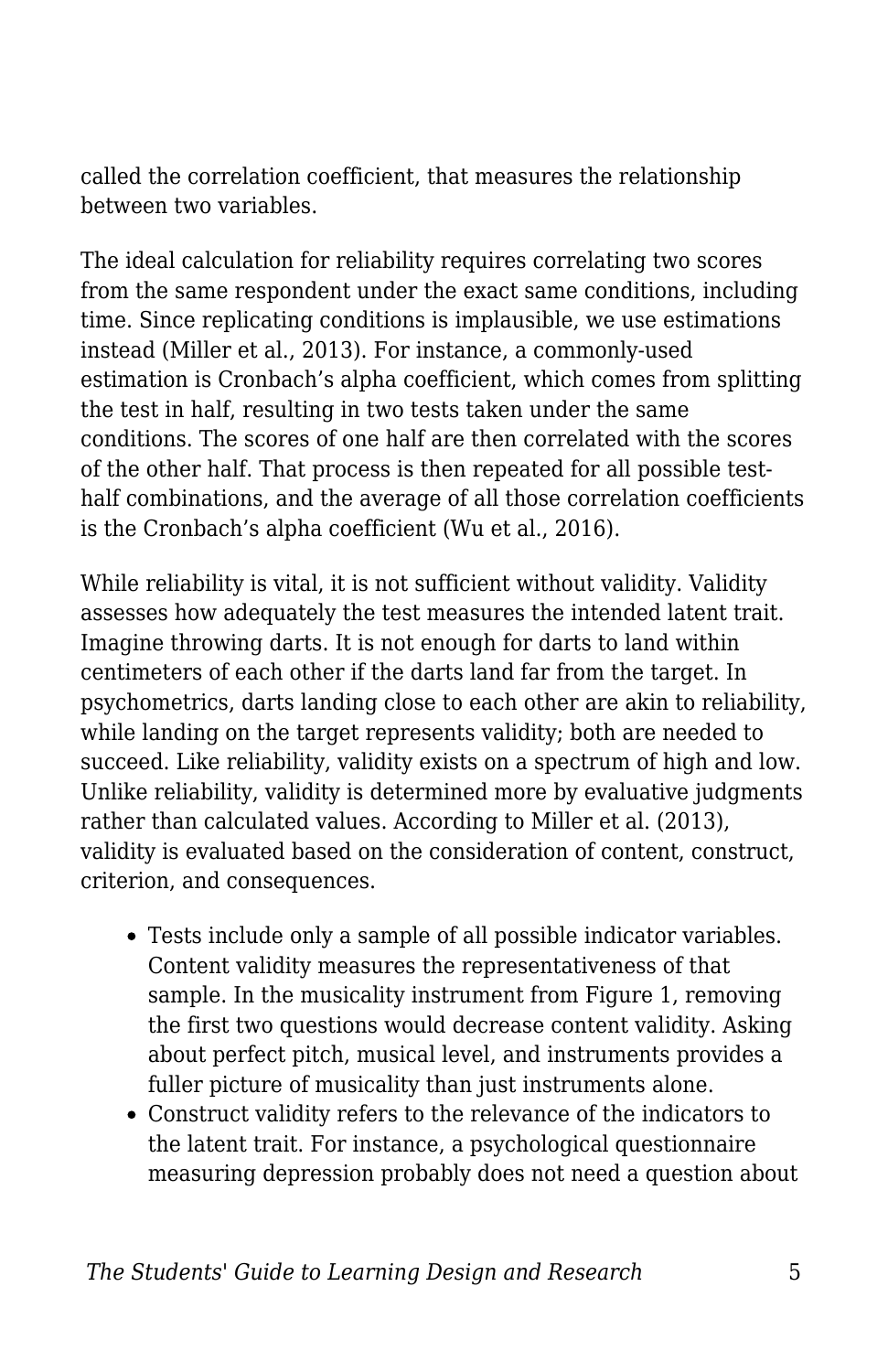ice cream preference. Likewise, a math test with word problems can unintentionally measure English prowess. Indicator variables should be well thought out to ensure high construct validity.

- Criterion validity requires comparing test results to a standard. A school teacher might calculate the correlation between their students' test results and the national average. The higher the correlation with a trusted source, the higher the criterion validity.
- The last consideration is consequence validity, which is a subjective judgment on whether the test's consequences are overall beneficial or harmful. For example, a high stakes standardized test might lead to student burn out but appropriately measure students' compatibility with prospective colleges. In this case, consequence validity would be the judgment made of whether the benefits of compatibility outweigh the disadvantages of burn out.

#### **Test Theory**

A common misconception among researchers is that IRT and CTT are interchangeable, when they actually "provide complementary results" (Wu et al., 2016, p. 74). While CTT focuses on the reliability of the results, IRT focuses on the relationship between the items and the latent trait. With the knowledge of the fundamentals, these differences can be explored in some depth.

#### **Classical Test Theory**

The foundation of CTT is that the observed score from the instrument, that measures the latent trait, is made up of a respondent's true score and random errors. Written as an equation, that is:

where X is the observed score, T is the true score, and E represents random error. Random error refers to controllable errors and errors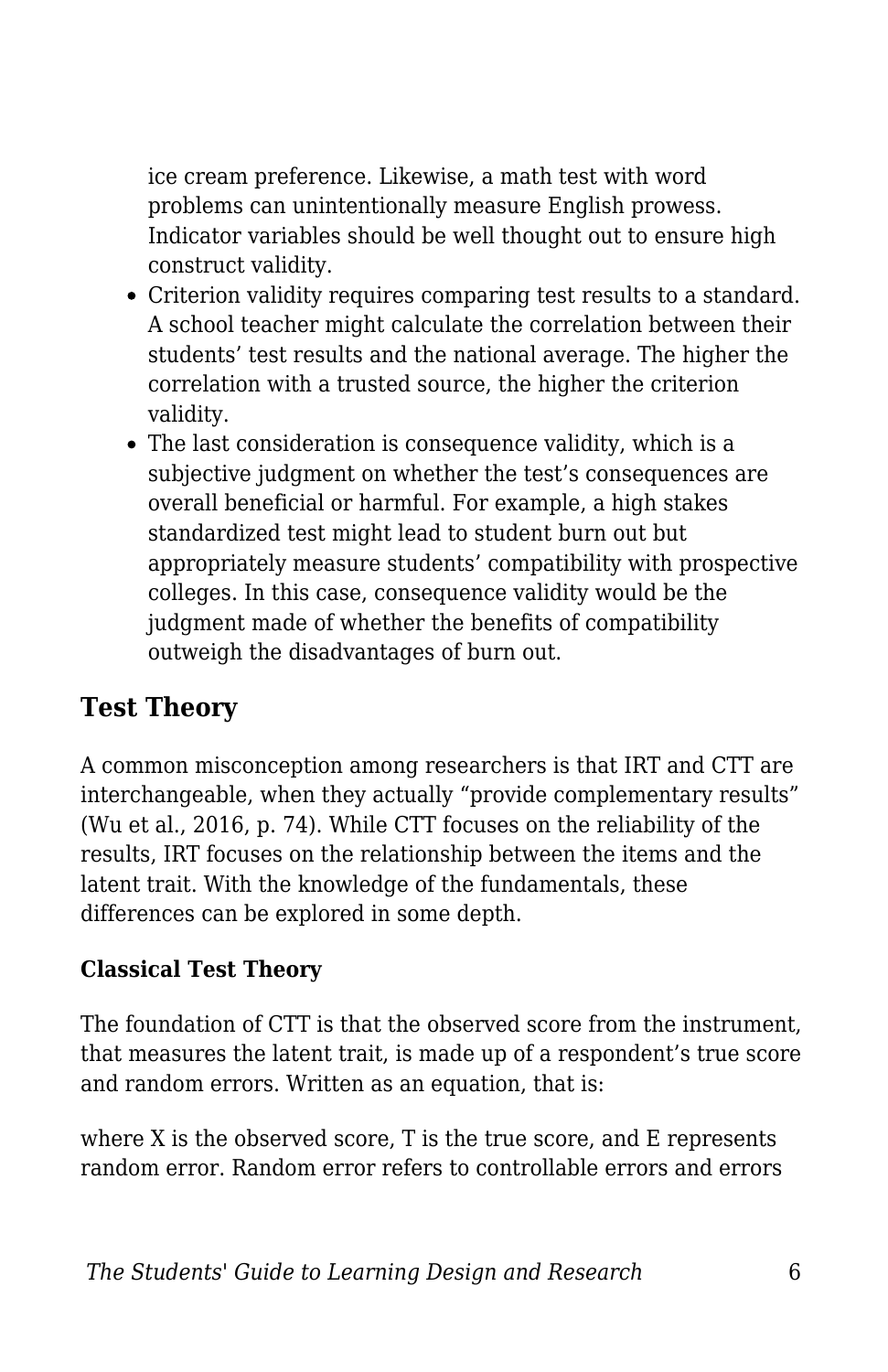due to chance. Since the true score will always be unknown, instruments can only estimate true scores, and the accuracy of the estimates can be evaluated using reliability measures.

Wu et al. (2016) showed mathematically that measuring reliability estimates the correlation of observed scores and true scores. Ideally, reliability should have a high, positive correlation meaning that as an observed score increases, the true score also increases.

#### **Generalizability Theory**

Reliability and validity are central components to CTT. However, generalizability theory, referred to as the daughter of CTT, offers an improved conceptualization of reliability and validity. Consequently, more modern approaches are shifting to the generalizability theory (Prion et al., 2016). Generalizability theory expands on Equation 1 by adapting how the errors are used. While CTT lumps all errors together, generalizability theory isolates each error transforming the equation to be more like the following (Prion et al., 2016):

For example, E1 could represent spelling errors, E2 could represent biased grading, while E3 could represent respondents misreading answer choices. In Equation 2, only three errors are listed for simplicity but there can be any number of errors.

#### **Item Response Theory and Factor Analysis**

Recall that instruments are made up of indicator variables. Because the relevance and priority of indicator variables can be subjective, IRT and factor analysis are used to quantify each indicator's contribution. These methods of analysis are closely related to each other. In fact, some researchers consider IRT a subcategory of factor analysis while others see them as two separate forms of analysis that merely intersect like a Venn diagram. Focusing on the Venn diagram analogy, the two methods intersect in their purpose, but what falls outside the intersection (i.e., their differences) is in their calculations and data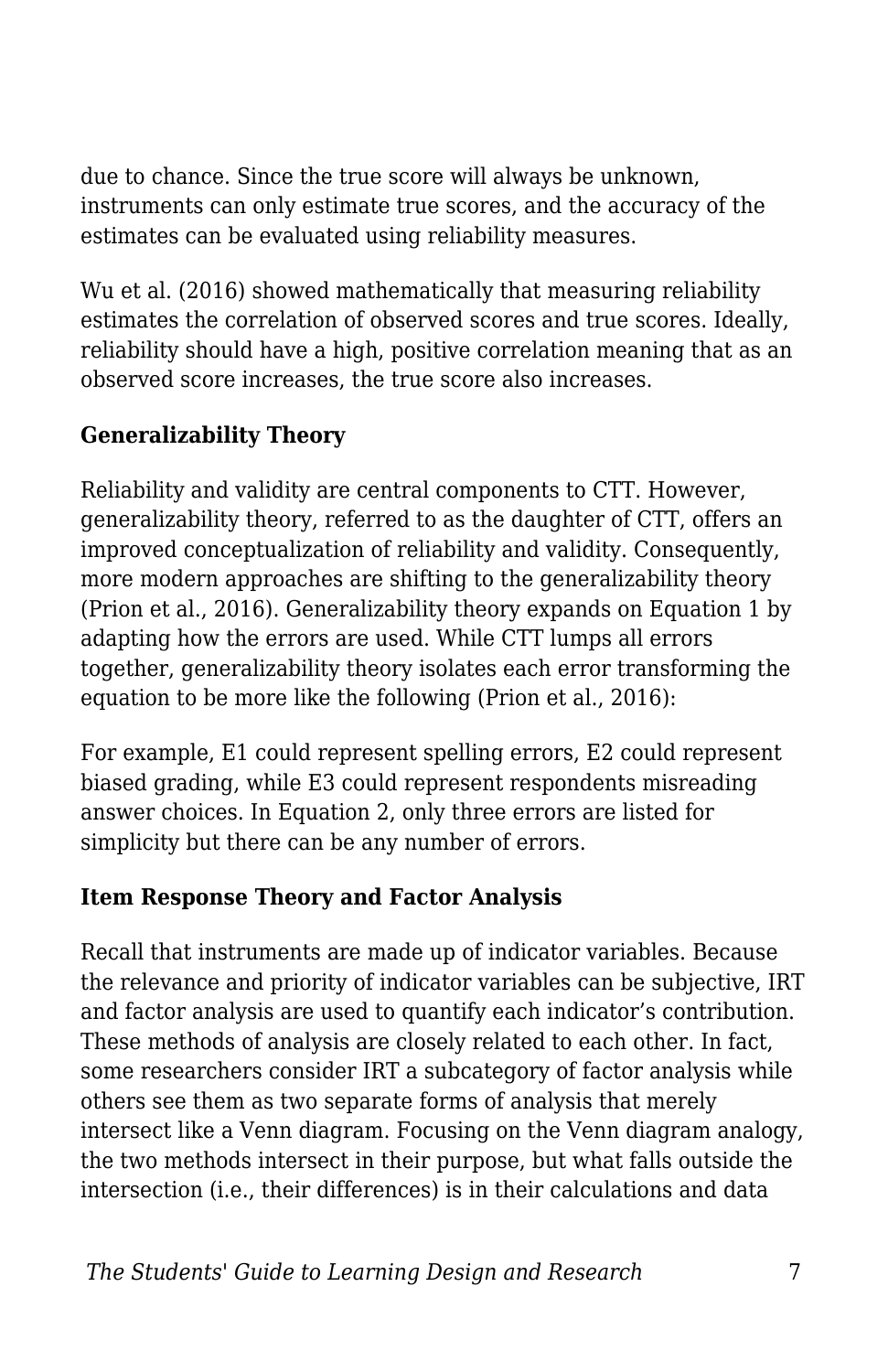restrictions (Jones & Thissen, 2007; Groenen & van der Ark, 2006).

The complexity of the calculations is beyond the scope of this chapter; however, an overview is that IRT calculations are based on probabilities, whereas factor analysis calculations are based on covariance, or a measurement of how much the items are related to each other (Jones & Thissen, 2007; Wang & Wang, 2012). Factor analysis and IRT also differ in the type of data that can be used. Notice that the questions in the musicality model have different answer options.

- 1. The first question has "yes" or "no" answer options, which produces dichotomous data.
- 2. The second question gives limited categories, which produces categorical data, also referred to as nominal or polytomous data. When the order of categories matters (e.g., categories of "low", "medium", and "high"), the data is ordinal.
- 3. The third question is not limited by categories. Instead, the possible values are endless, which produces continuous data.

While IRT is limited to models with dichotomous and categorical data, factor analysis can use all three types of data mentioned. However, the verdict is still out on which method produces more accurate estimations. Maydeu-Olivares et al. (2011) noted that the accuracy of estimations is indistinguishable between IRT and factor analysis when using dichotomous data. However, by most standards, IRT is more accurate than factor analysis with ordinal data.

# **Conclusion**

The measurement of physical characteristics is, for the most part, straightforward. The difficulty comes in measuring latent variables. Many psychologists and statisticians attempted to measure these variables leading to the formation of the field of psychometrics. In the field of psychometrics, factor analysis and IRT are two tools that have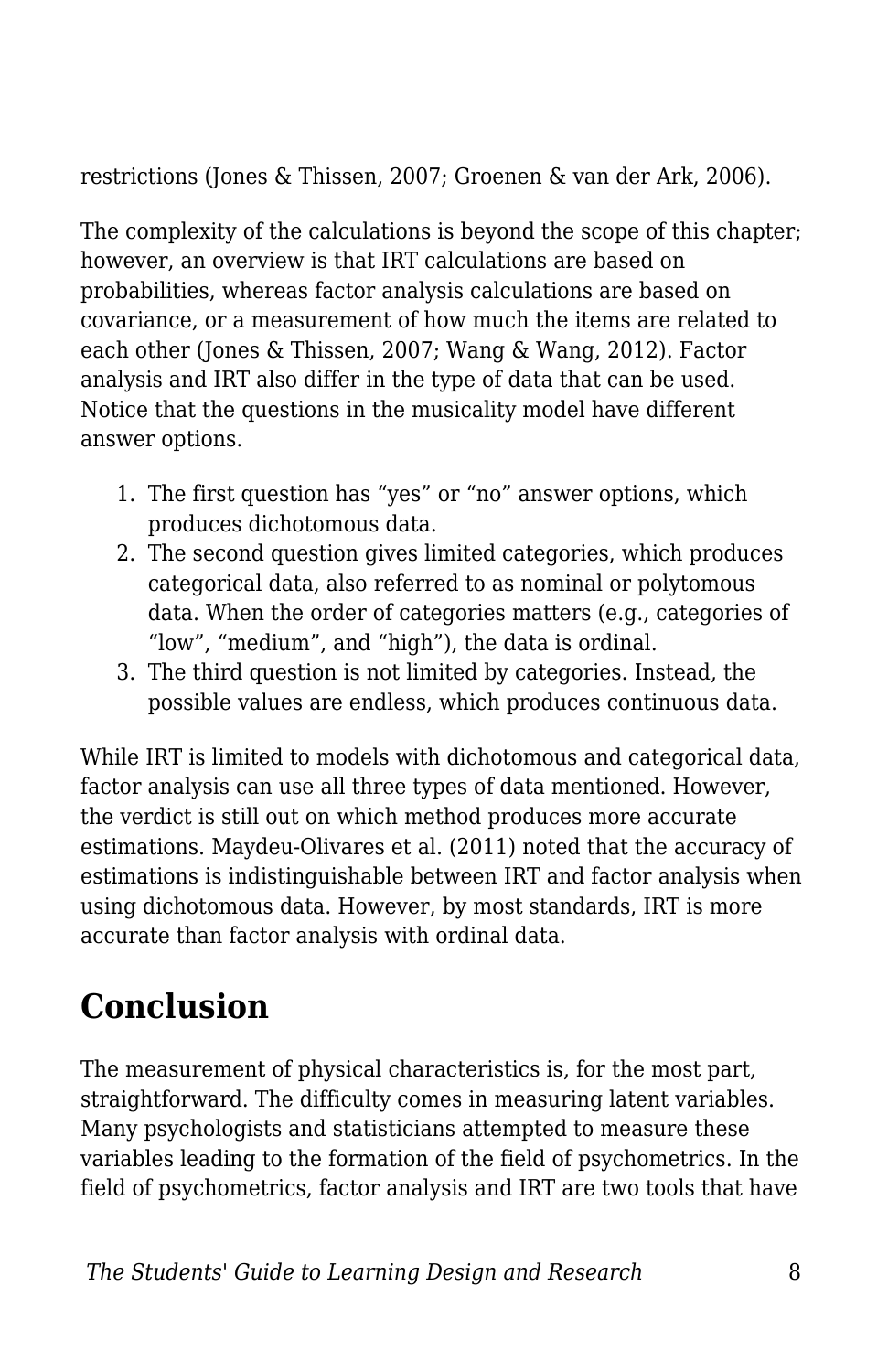been developed to help determine which indicator variables influence the latent variables. In addition, classical test theory and generalizability theory help to confirm the reliability of a test. These basic concepts help build the foundation for the field of psychometrics, but the field has much more depth and nuance, which we invite you to explore on your own.

## **References**

- Clauser, B. E. (2007). The life and labors of Francis Galton: A review of four recent books about the father of behavioral statistics. Journal of Educational and Behavioral Statistics, 32(4), 440–444. doi[:10.3102/1076998607307449.](https://doi.org/10.3102%2F1076998607307449)
- Groenen, P. J. F., & van der Ark, L. A. (2006). Visions of 70 years of psychometrics: The past, present, and future. Statistica Neerlandica, 60(2), 135–144. doi:10.1111/j.1467-9574.2006.00318.x
- Jones, L. V., & Thissen, D. (2007). A history and overview of psychometrics. Psychometrics, 26, 1–27. doi:10.1016/s0169-7161(06)26001-2
- Maydeu-Olivares, A., Cai, L., & Hernández, A. (2011). Comparing the fit of item response theory and factor analysis models. Structural Equation Modeling: A Multidisciplinary Journal, 18(3), 333–356. doi:10.1080/10705511.2011.581993
- Miller, M. D., Linn, R. L., & Gronlund, N. (2013). Reliability. In J.W. Johnston, L. Carlson, & P.D. Bennett (Eds.), Measurement and assessment in teaching (11th ed., pp. 108-137). Pearson.
- Miller, M. D., Linn, R. L., & Gronlund, N. (2013). Validity. In J.W. Johnston, L. Carlson, & P.D. Bennett (Eds.), Measurement and assessment in teaching (11th ed., pp. 70-107). Pearson.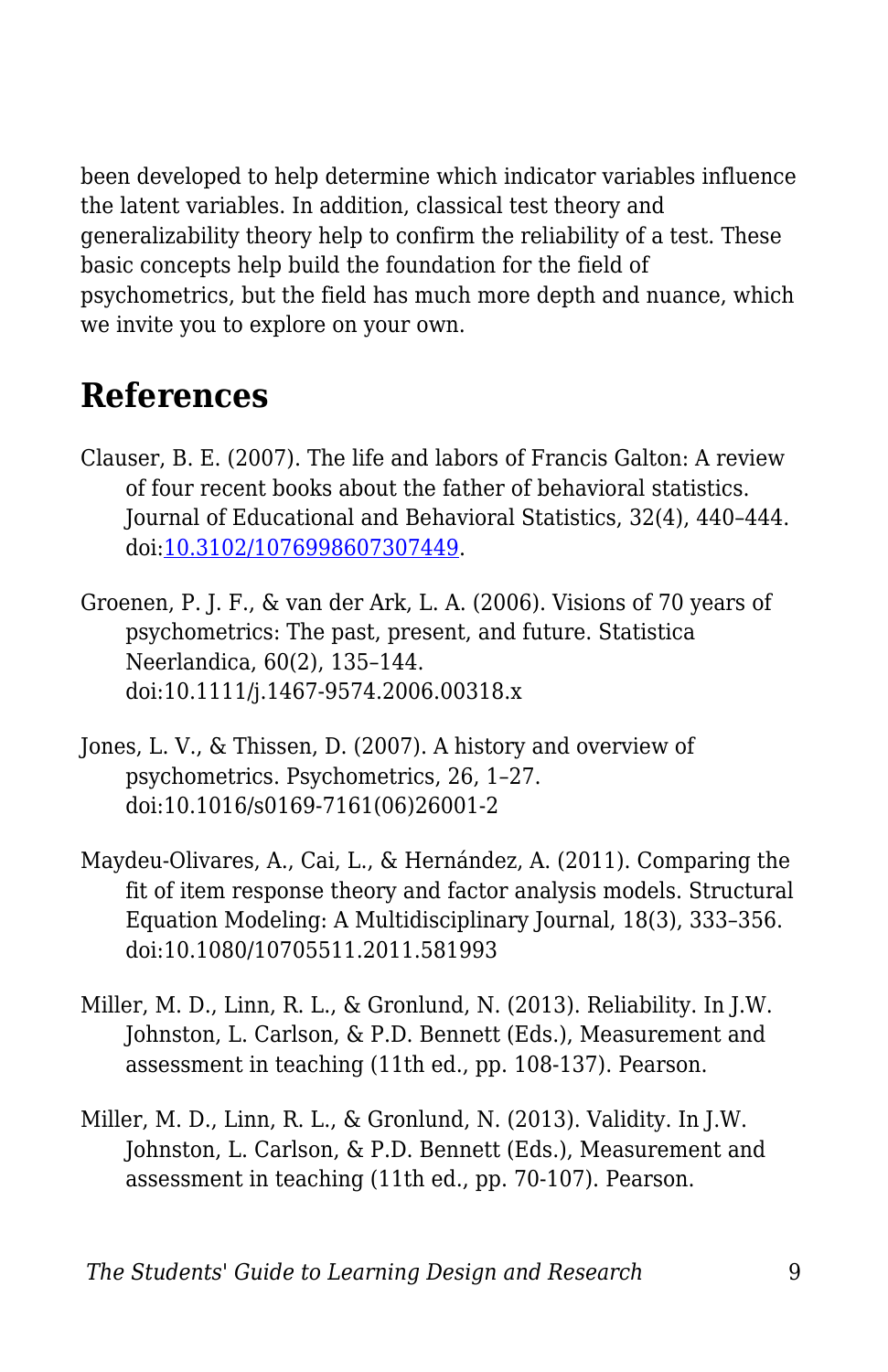- Prion, S. K., Gilbert, G. E., & Haerling, K. A. (2016). Generalizability theory: An introduction with application to simulation evaluation. Clinical Simulation in Nursing, 12(12), 546–554. doi:10.1016/j.ecns.2016.08.006
- Spearman, C. (1904). "General intelligence," objectively determined and measured. The American Journal of Psychology, 15(2), 201-292. doi:10.2307/1412107
- Wang, J., & Wang, X. (2012). Structural equation modeling. doi:10.1002/9781118356258
- Wu, M., Tam, H. P., & Jen, T.H. (2016). Classical test theory. Educational Measurement for Applied Researchers, (pp. 73–90). Springer. doi:10.1007/978-981-10-3302-5\_5.